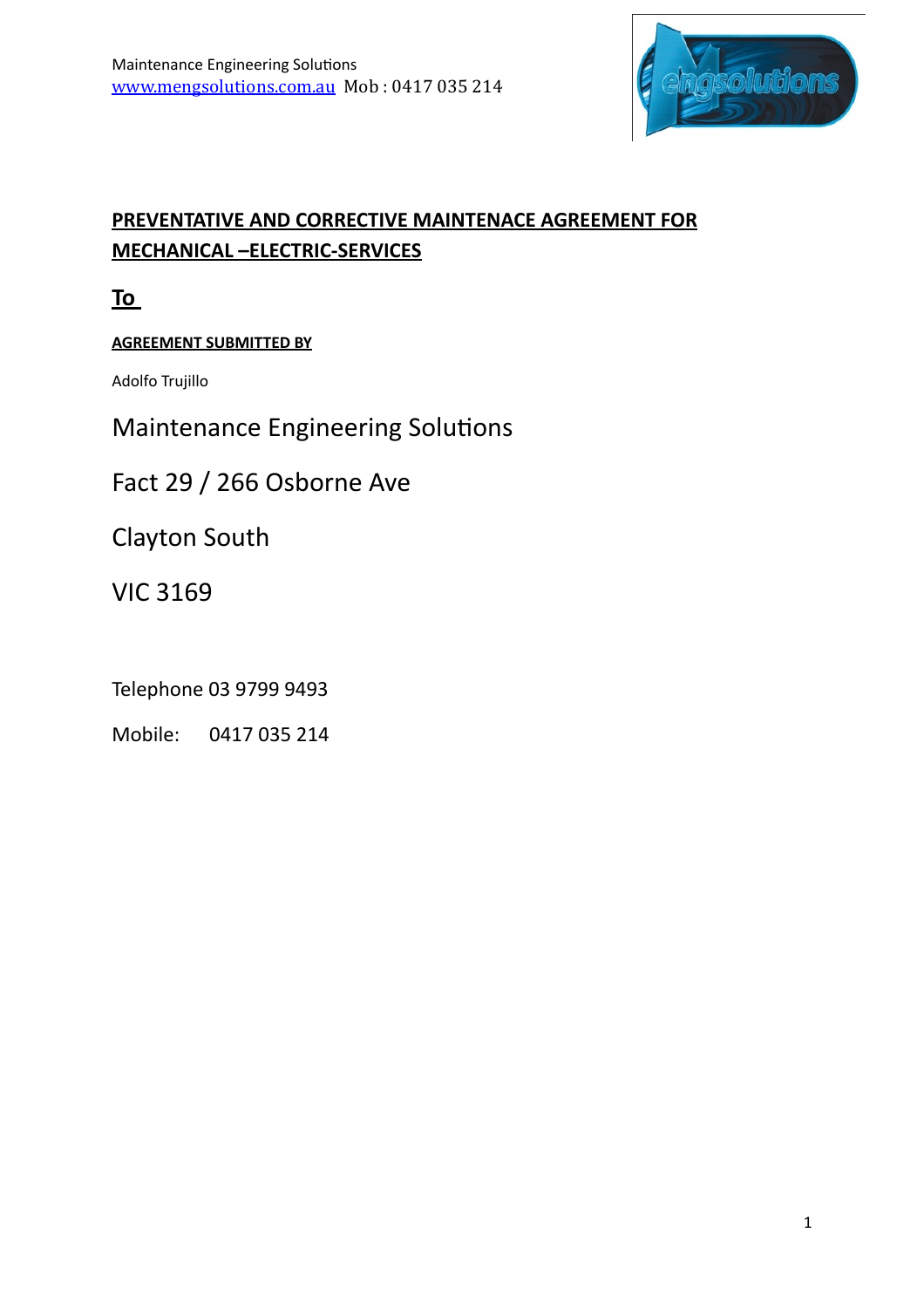Documents forming part of this proposal include:

| <b>Breakdown Maintenance</b>              |
|-------------------------------------------|
| <b>Preventative Maintenance</b>           |
| Scope of work                             |
| <b>Special conditions of contract</b>     |
| <b>Preventative Maintenance Schedule.</b> |

### **Breakdown Maintenance**

Our breakdown maintenance program provides your equipment with an efficient and professional service to keep your equipment running properly.

Each repair will be recorded in the machine maintenance history logbook, in a document created by Mengsolutions.

A sample of Mengsolutions log book is submitted with this proposal.

The time of response will be kept to a minimum, if possible between 1 to 2 hours, for Melbourne Metropolitan.

Our availability is from 6:00AM to 6:00 PM, Monday to Saturday.

Breakdown maintenance program includes a minimum number of spare parts that client will agree to keep on site ready for use in the event of a fault.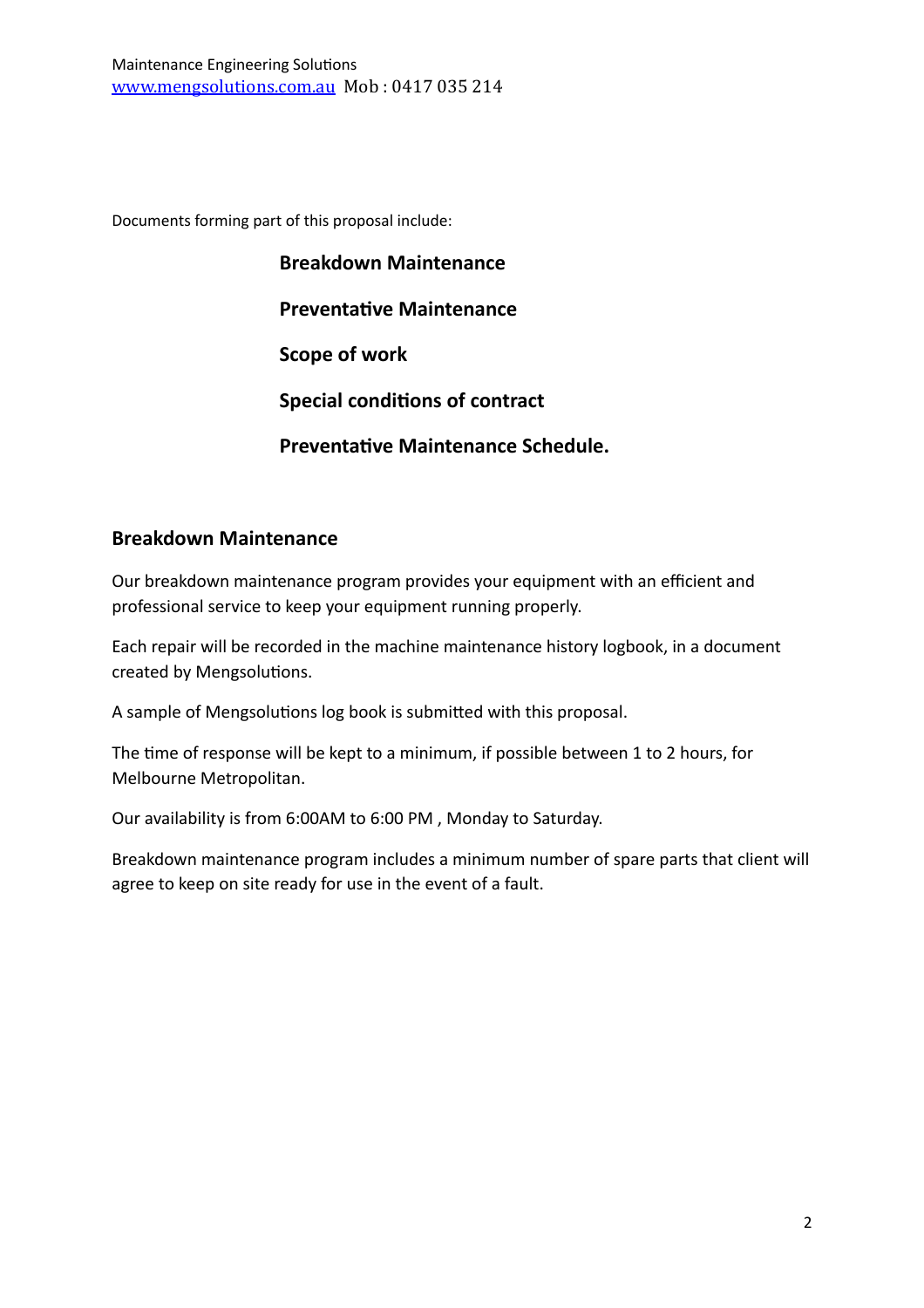## Phone numbers to call from 6am, Monday to Saturday:

**Adolfo : 0417 035 214-First in charge**

### **Land line; 03 9799 9493**

### **Preventative Maintenance**

Our preventative maintenance program provides the client's equipment with a comprehensive inspection, maintenance and efficiency-checking program.

Initially, each component is inspected for its maintenance requirement and its current operating condition. This information is then utilised to determine the intervals of service deemed necessary to meet system needs.

Furthermore, any equipment considered to be in urgent need of repair shall be reported with recommendations and appropriate costing.

Time and availability of machineries will be according to the requirement of production.

In case preventative maintenance needs to be completed on Saturdays or after hours (after 4PM) the price will be different to normal hours and it will be discuss previously to complete the job required. Applicable 50% the two first hours and 100% after the second hour.

Saturdays according to current law, 50% the two first hours, 100% after the second hour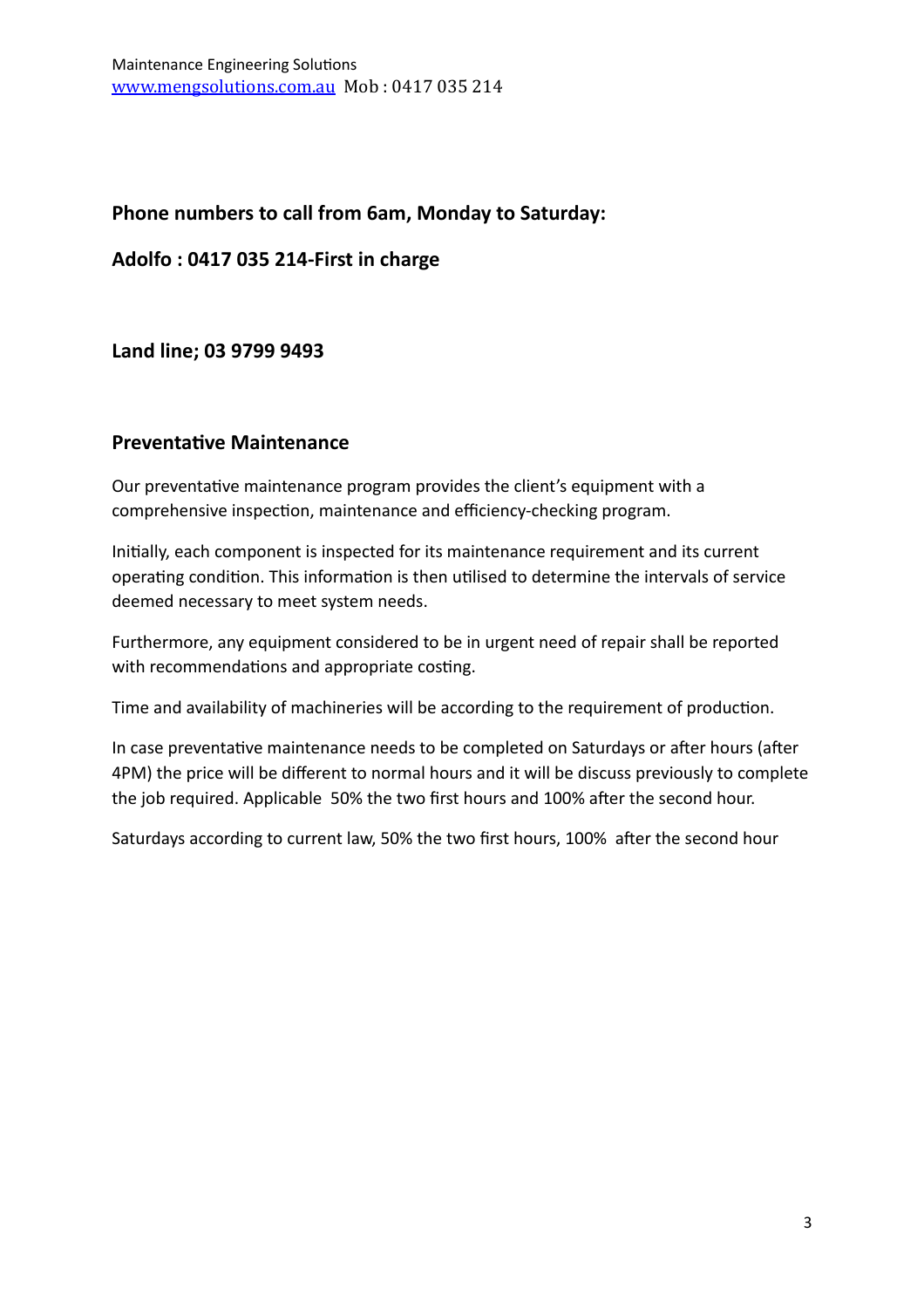## **Scope of work**

Breakdown maintenance

The works covered by breakdown include:

- a) Service call to be attended within 1 to 2 hours
- b) Recording of any job completed.
- c) Take full responsibility for job completed.
- d) Warranty is subject to the machine condition
- e) Keep a clear and transparent record of the cost of the job completed.
- f) Recommendations to improve the list of spare parts on site according to experience.
- g) The cost of breakdown will be in accordance to the time required to return the equipment to production plus a fixed cost for a service call.

### **Preventative Maintenance**

The works covered by preventative maintenance include:

- a) To perform regular inspections and maintenance according to our recommendation and guidance
- b) Prepare and submit reports (on standard report sheets) on the condition of plant and equipment
- c) Identify and report on potential trouble spots complete with recommendations on corrective course of action.
- d) Identify all equipment with numbers to keep a clear record of machine identification.
- e) All records will kept accessible and in an orderly manner
- f) The cost of preventative maintenance will be according to the time required to be completed.

#### **Special conditions of contract-breakdown and preventative maintenance**

These terms and conditions shall be read in conjunction with, and shall form part of:

Our breakdown maintenance and Preventative Maintenance Contract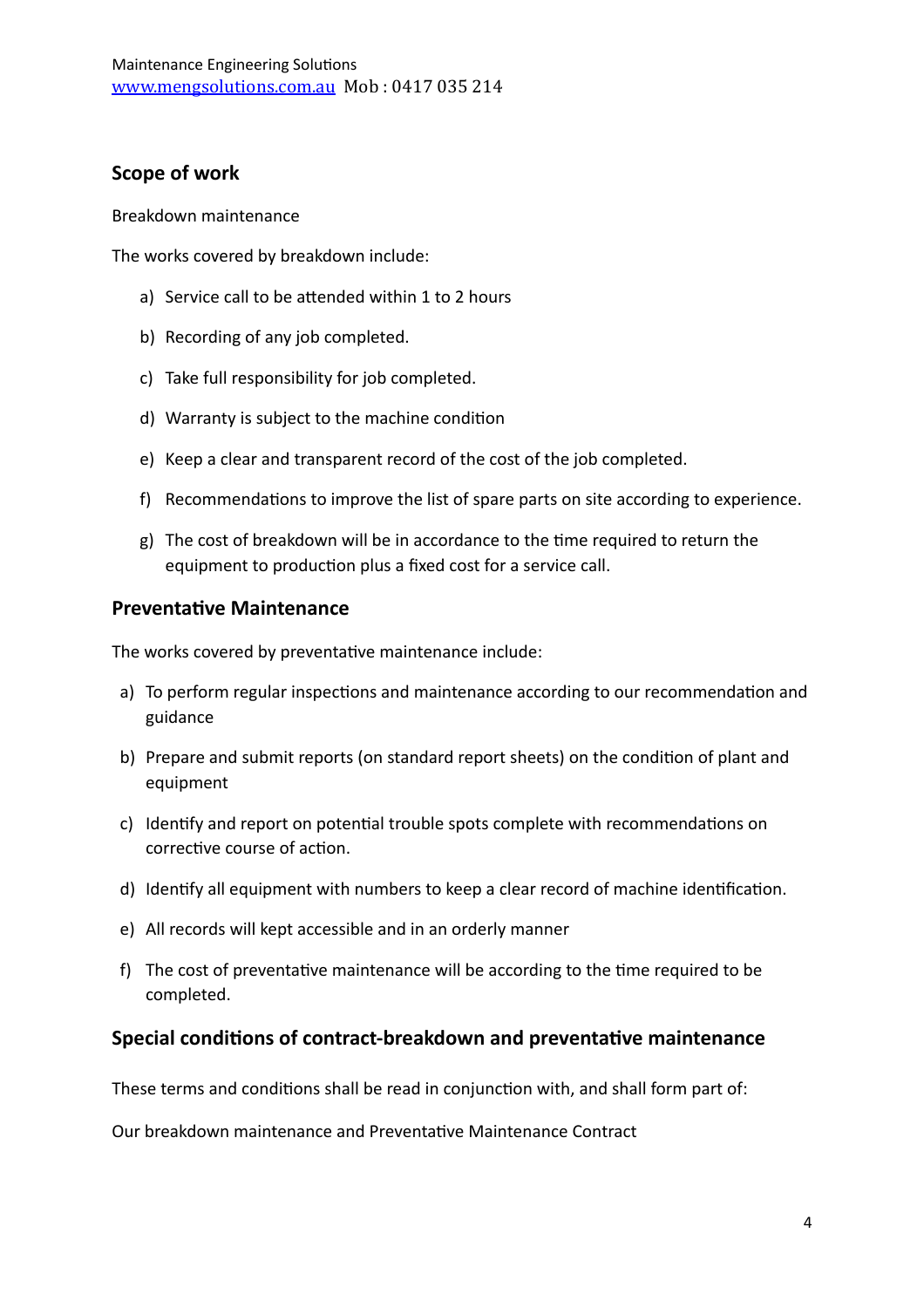Maintenance Engineering Solutions [www.mengsolutions.com.au](http://www.mengsolutions.com.au) Mob: 0417 035 214

- a) This contract shall remain fixed for a period of.12 months after which time it shall be reviewed on price and conditions.
- b) Term of payment is net Thirty (30) days from the date of invoice.
- c) Termination of this agreement may be effected by either party by giving 30 days written clear notice of the intention to do so.
- d) All maintenance, preventative and breakdown shall be performed during normal working hours, should maintenance be required to be performed outside normal working hours, a premium shall apply.
- h) Should the client require additional plant and equipment to be incorporated into the maintenance agreement, the contract sum shall need to be varied accordingly. Equipment and program Schedule shall also be amended.

i)

The warranty of jobs completed is subject to the equipment or machine condition. Repairs on old equipment may be difficult to guarantee if the equipment or machinery is in a poor condition and it does not fit the purpose of the operation performed.

### **Breakdown service -Mechanical**

Service call includes:

- a) Document with time completed will be signed by fitter attending the call and production manager. Jobs will be strictly invoiced by machine and not for time spend on customer factory.
- b) Any spare part outsource from external provider and used by the Mengsolutions fitter will be charged according to the amount used by job completed.
- c) If the required items or labour charge amount to a large expense, the client will be notified and approvals gained before works are carried out.
- d) Breakdowns and preventative maintenance will be completed in trading hours between 6:00am and 5:00pm, Monday to Friday
- e) If the fitter attending a breakdown is called again within 30 minutes of leaving the factory for the same problem the working time will only apply.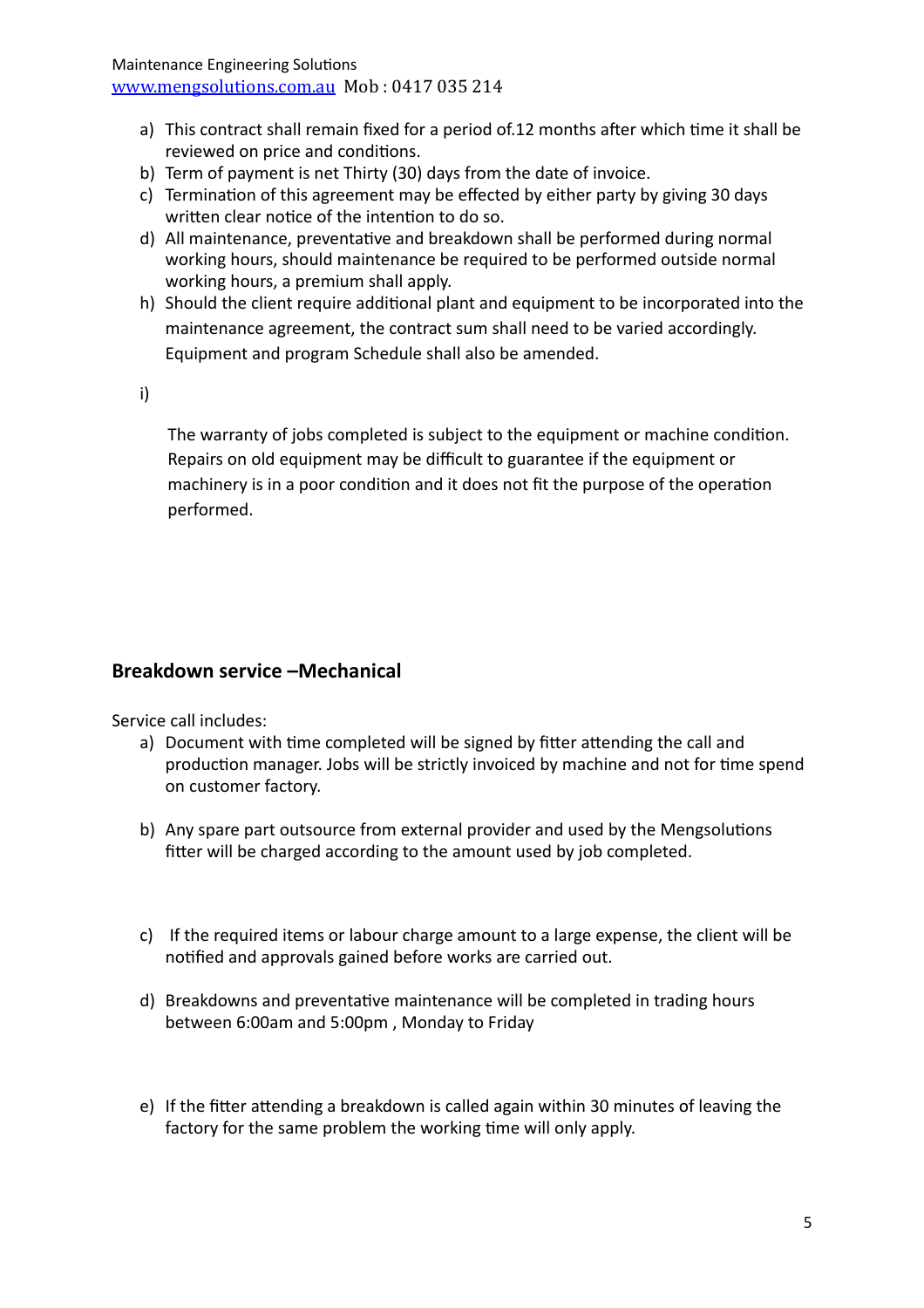## **Preventative Maintenance schedule:**

Mengsolutions would like to recommend that Preventative Maintenance could be divided in two categories, Minor Service and Major Service.

### **Standard Preventative Maintenance Minor Service**

Frequency will depend of the machine condition and how critical is for your production process.

Minor service on any machine will include:

- a) Test and check all process.
- b) Check all moving components for wear and/or tear.
- c) Check covers for safety conditions
- d) Check belts alignments and improve it if required.
- e) Check all rollers and gears boxes
- f) Check and repair possible leaking
- g) Check for bearings noise in electric motors or pulleys.
- h) Lubricate all lubrication points

#### **Preventative Maintenance Major Service**

Frequency will depend of the machine condition and how critical is its condition. Major service will include:

- a) All tasks considered on a minor service.
- b) Replace of hydraulic oil for hydraulic equipment if required.
- c) Replace oil to gears boxes.(depend on viscosity test)
- d) Check tension on belts
- e) Replace any damaged component